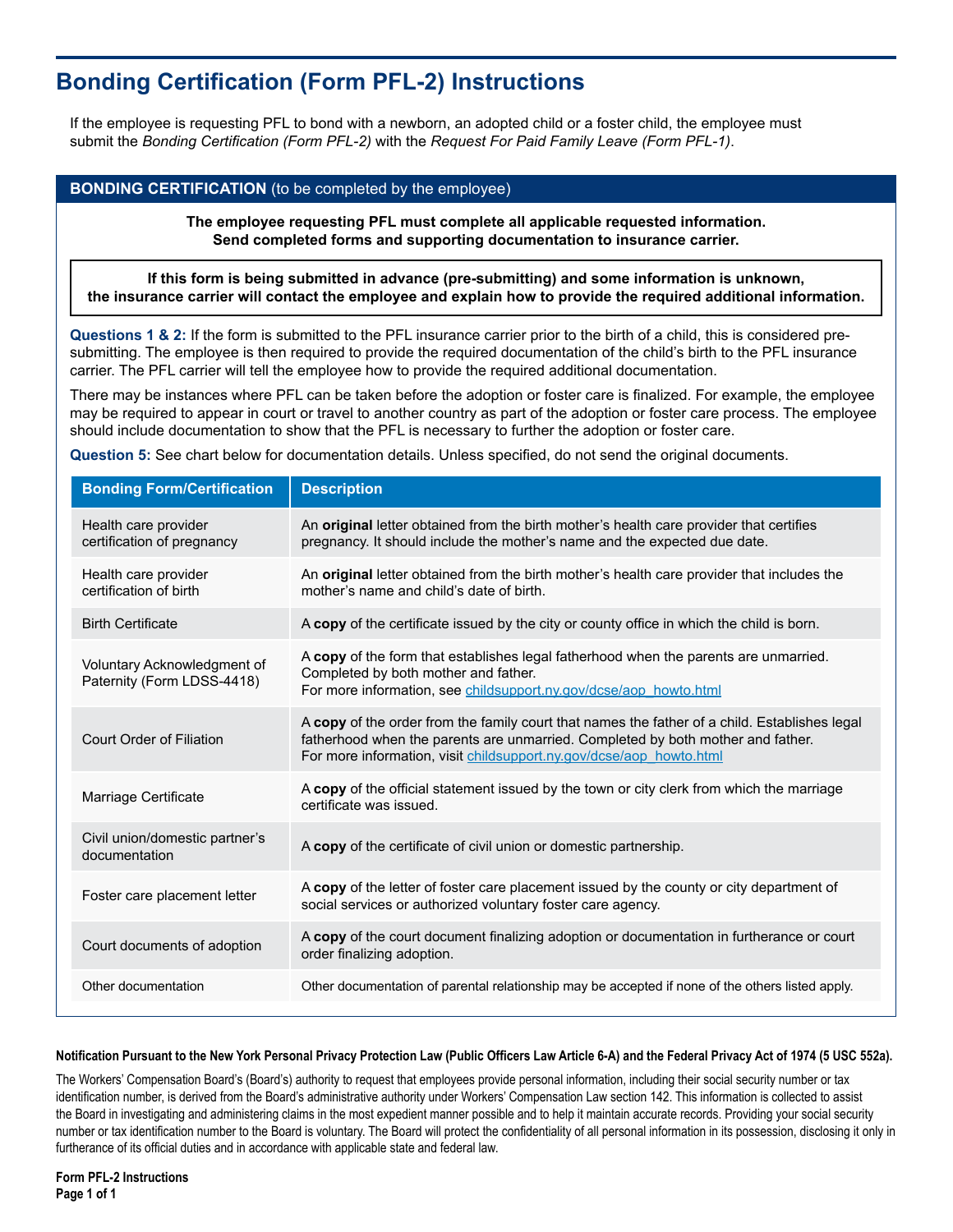

Standard Security Life Insurance Company P.O. Box 25339, Farmington, NY 14425 Phone: 800-477-0087 | Fax: 585-398-2854 Email: claims@sslicny.com

Bonding Certification (Form PFL-2)

**INSTRUCTIONS INCLUDED WITH FORM**

| TO BE COMPLETED BY THE EMPLOYEE                                                                                                                            |                                                 |                                   |
|------------------------------------------------------------------------------------------------------------------------------------------------------------|-------------------------------------------------|-----------------------------------|
| Employee's name (first name, middle initial, last name)                                                                                                    | Employee's date of birth (MM/DD/YYYY)<br>I      |                                   |
| Other last names, if any, under which employee has worked                                                                                                  | <b>Employee's Social Security Number or TIN</b> |                                   |
| <b>Employee's mailing address</b>                                                                                                                          |                                                 |                                   |
| Mailing address                                                                                                                                            |                                                 |                                   |
|                                                                                                                                                            |                                                 |                                   |
| City, State                                                                                                                                                | Zip code                                        | Country (if not U.S.A.)           |
|                                                                                                                                                            |                                                 |                                   |
|                                                                                                                                                            |                                                 |                                   |
| <b>BONDING CERTIFICATION</b> (to be completed by the employee)                                                                                             |                                                 |                                   |
| 1. Child's date of birth (MM/DD/YYYY)                                                                                                                      |                                                 |                                   |
| 2. Child's gender<br>Female<br>Not designated/Other<br>Male                                                                                                |                                                 |                                   |
| 3. Does child live with the employee requesting PFL?                                                                                                       | Yes<br>No                                       |                                   |
| 4. Child is employee's:<br>Biological child<br>Stepchild<br>Foster child                                                                                   | Adopted child<br>Legal ward                     | Spouse/Domestic partner's child   |
| 5. Select one of the following and attach the document as required as evidence of the relationship.                                                        |                                                 |                                   |
| Parent of newborn child:                                                                                                                                   |                                                 |                                   |
| Birth mother:                                                                                                                                              |                                                 |                                   |
| Health care provider certification of pregnancy (include expected due date AND mother's name); OR                                                          |                                                 |                                   |
| Health care provider certification of birth (include date of birth of child AND mother's name); OR                                                         |                                                 |                                   |
| Child's birth certificate                                                                                                                                  |                                                 |                                   |
| Other parent:                                                                                                                                              |                                                 |                                   |
| Copy of birth certificate naming second parent; OR                                                                                                         |                                                 |                                   |
| Voluntary acknowledgment of paternity; OR                                                                                                                  |                                                 |                                   |
| Court order of filiation; OR                                                                                                                               |                                                 |                                   |
| Birth mother documents (see above) PLUS one of the following:                                                                                              |                                                 |                                   |
| Marriage certificate; OR                                                                                                                                   |                                                 |                                   |
| Certificate of civil union; OR                                                                                                                             |                                                 |                                   |
| Evidence of domestic partnership                                                                                                                           |                                                 |                                   |
| OR; Other documentation of parental relationship                                                                                                           |                                                 |                                   |
| Foster parent:                                                                                                                                             |                                                 |                                   |
| Letter of foster care placement or anticipated placement issued by county or city department of Social Services or authorized voluntary foster care agency |                                                 |                                   |
| <b>Adoptive parent:</b>                                                                                                                                    |                                                 |                                   |
| Court document finalizing adoption                                                                                                                         |                                                 |                                   |
| Documentation in furtherance of adoption                                                                                                                   |                                                 |                                   |
| Date of foster care or adoption placement, if applicable (MM/DD/YYYY)<br>6.                                                                                |                                                 |                                   |
|                                                                                                                                                            |                                                 | Form PFL-2 continued on next page |